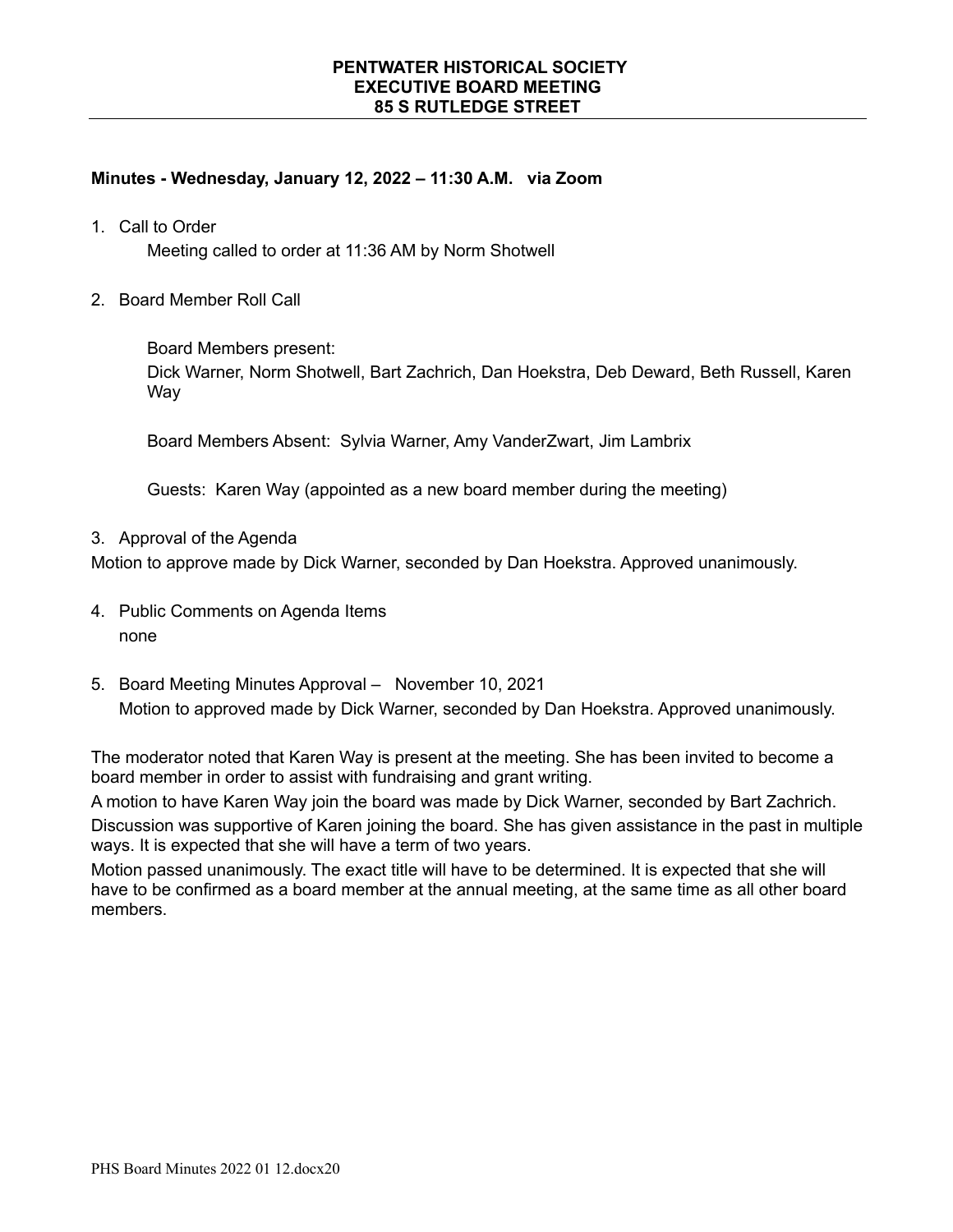## **Agenda -Wednesday, August 11, 2021 – 11:30 A.M. in person at the museum**

## **6. ON GOING ACTIVITIES; STATUS REPORTS**

- a. Treasurer's Report Bart Zachrich
	- i. Income in 2021 was \$36,000, after projecting \$22,000 in income. Expenditures were \$24,000 leaving a surplus of \$12,515. \$500 was spent on long-range planning. The card in the newsletter got many renewals for memberships.

The grant (for tuckpointing) received in December was included in the income, in the amount of \$3,250. The tuckpointing expenditure will not occur until April or May. Also received in December of 2021 was a grant for mannequins in the amount of \$1,450. The mannequins were purchased in 2021.

It was requested that funds received from grants, with restrictions, not be considered part of the general budget. Bart Z agreed to document these funds as grants for specific projects.

- ii. Monthly report from 11/9/21 to 1/06/22 had \$8786 in income and contributions. \$1400 grant, and \$3,250 grant for tuckpointing. We also had another \$1000 donation for tuckpointing. Collected nearly 1000 in membership dues. Total income was 9700 for the last two months, expenses were \$~4600. So excess income is \$5000 over the last two months. It was recommended that the grants, intended for specific items, should be broken out to show them as grants. It was noted that an additional donation was made specifically for the tuckpointing in the amount of \$1,000.
- iii. Expansion fund donations: \$11,650 has been received so far. Expansion pledges for a matching challenge fund have been received in the amount of \$135,000. The \$11,650 will go towards the match.
- iv. Balances:
	- 1. Checking: \$17,045
	- 2. Savings: \$49,824
	- 3. CFOC / Building fund: \$56,340
- v. 2022 budget

\$22,000 was projected last year for income, but \$34000 was received

\$27,000 is projected for 2022 budget,

Total expenses projected: \$23,000

Supplemental budget: Fundraising expenses: \$4,740. This includes funding for graphics design, printing, postage, and hospitality.

Tree removal proposed for 2022 would be \$4,000.

Tuckpointing fundraising was received in 2021 through a grant of \$3,250, and another specific donation of \$1,000. The total cost of the tuckpointing is projected to be \$7,000.

- vi. Membership dues and income
- vii. CFOC Investment

Another donation, \$1,000, was received for the expansion project. \$11,650 donated so far, towards the match. Pledges are \$135,000 so far.

viii. Annual Report

A motion to approve the financial reports as submitted was made by Dick Warner and seconded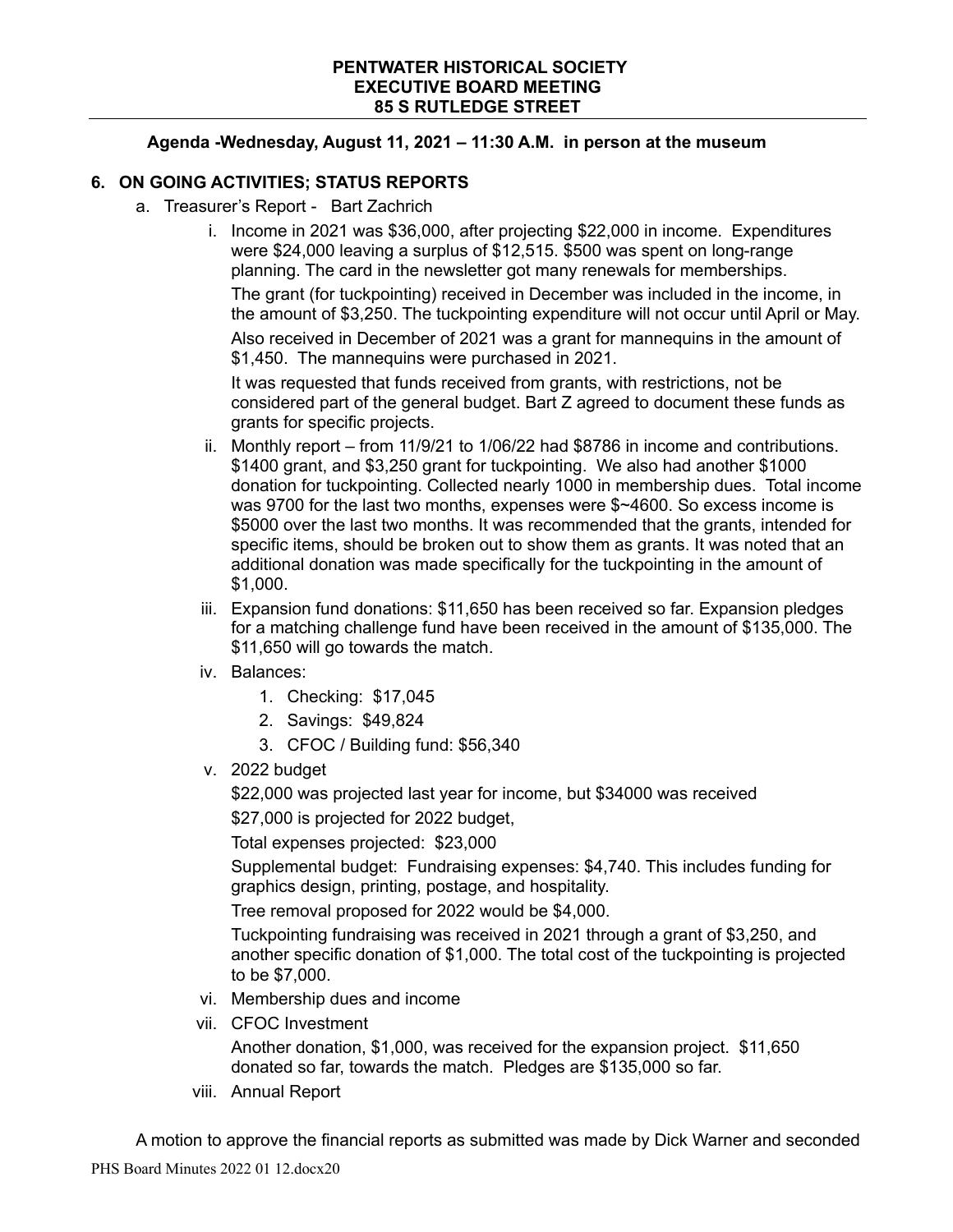by Dan Hoekstra. The motion was approved unanimously.

b. Membership - Dick Warner

16 new members have joined since the last meeting.

Dick is going to talk to the president of the Pentwater Lake Association to get permission to send a letter to PLA members about joining PHS.

Mark S will send out email reminders to active members who have not yet paid dues.

c. Museum Activities - Dick Warner

Regarding training for docents that want to do a 1-hour tour: the discussion centered around how a docent-led tour of the museum might be implemented. It was suggested that we publicize a 1-hour docent-led tour of the museum, possibly to occur two times per week at a specific time only. Only a subset of docents would be interested in doing this, and this would not be a requirement for all docents. The docent that hosts the tour would not necessarily be the docent that is staffing the museum that day.

Dan Hoekstra will ask Ron Beeber to put together a script for docents to use in a museum tour.

It was suggested that there should be a charge for the tour. Another suggestion was to make a suggested minimum donation for anyone that takes the tour. No final decision was made on this issue, although there was general agreement that it would be difficult to charge for a tour in advance of the tour beginning, for a variety of reasons.

It was also noted that the History on Hancock tours went well in the holiday season, but they would be much easier to do and would attract more tour members during the summer months. It was also noted that while walking down the street additional people might want to join the tour. This would make it difficult to charge for the tour in advance.

**Action item: Dan Hoekstra** – Approach Ron Beeber to request a script for a docent-led tour of the museum.

d. 2022 Events Planning - Debbie Deward

See Deb's event list.

VFW Hall has been reserved for both dinner events, May 25 and August 24.

A half-hour video might be presented at each dinner. Both dinners would both be a celebration of the 40-year anniversary.

A trivia game in some format is under consideration. It could be True / False,, Jeopardy style, etc.

Deb will work with Claudia to get films created, using existing movies.

Other ideas for speakers are the shipwreck lady (Valerie Van Hees), or the guitar player. Deb will investigate these possibilities.

Note that there will be a Celebration of Life for Bill O'Donnell's daughter, it will be on the same day as the Garage Sale.

Deb will investigate getting one large tent for the garage sale, instead of the multiple small canopies.

Small canopies will still be used for Exit and Payment area.

DAR headstone cleaning is under consideration by another organization in Pentwater. PHS was asked to participate… discussion of this was deferred to next meeting. Boy Scouts or Service Club members might want to assist also. It was pointed out that collaboration with other groups is favorable when applying for grants. Jim Lambrix will act as the primary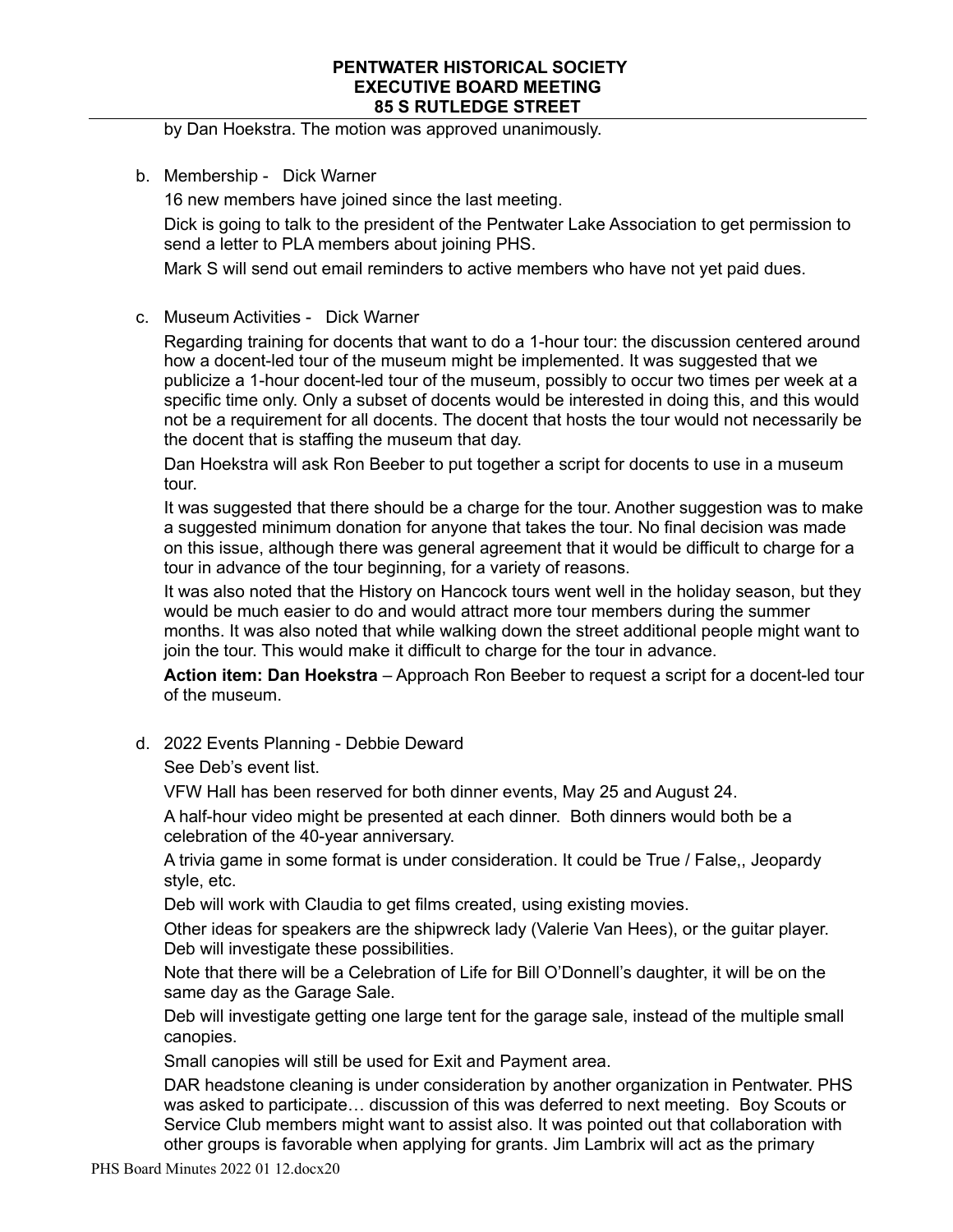contact for this activity.

Advertising the content of the member meetings can be done when the details are confirmed. At this point all we can publicize is the dates of the meetings.

- e. Marketing Plan 2022 Review Jim Lambrix Deferred to next meeting
	- i. Marketing thrust
	- ii. Tours
	- iii. Updated Logo Status
- f. Museum Operation Report Dan Hoekstra
	- i. Docent Staffing by Dan/Joan
	- ii. Mannequins Dan will be putting together the mannequins
	- iii. Dan is wondering about getting records to show donation of items in a given year. This system was lost when Ed Bigelow passed away.
	- iv. Docents should know how to respond when someone brings in an item that they want to donate.
	- v. Dan and Dick will discuss this later in the spring to work out a new form for donations, and re-establish a system to document all the items received in a given year. Also discussed was valuation of item donated….. typically the museum has not given estimates about value. That is for the donor to determine the value.
	- vi. The question was asked…. Are the faucets shut off? The downstairs sink needs to be set to drip in the basement, as per the village. The upstairs is set to heat to 50 degrees. Dan Hoekstra agreed to make sure that at least one faucet is set to drip, and he checks inside the museum every now and then to make sure the heat is still working.

**Action item: Dan Hoekstra** – set the tap to a slow drip in the basement sink.

**Action Item – Hoekstra** – check to make sure that a faucet is at a slow drip during the winter.

- g. Museum maintenance Dan Hoekstra
	- i. Masonry repair plan Terry R has contacted Ruggles. Tuck pointing should happen in the spring.
- h. Technology Mark Shotwell / Amy V
	- i. Website upgrade status

The new site has been implemented. It is not yet complete, but coming along very well.

- i. PHS Newsletter next due date? Amy VanderZwart
- j. Role of Facebook and the PHS website

Advertising should be focused on Facebook page. Postcards are ready to send out to advertise the new website.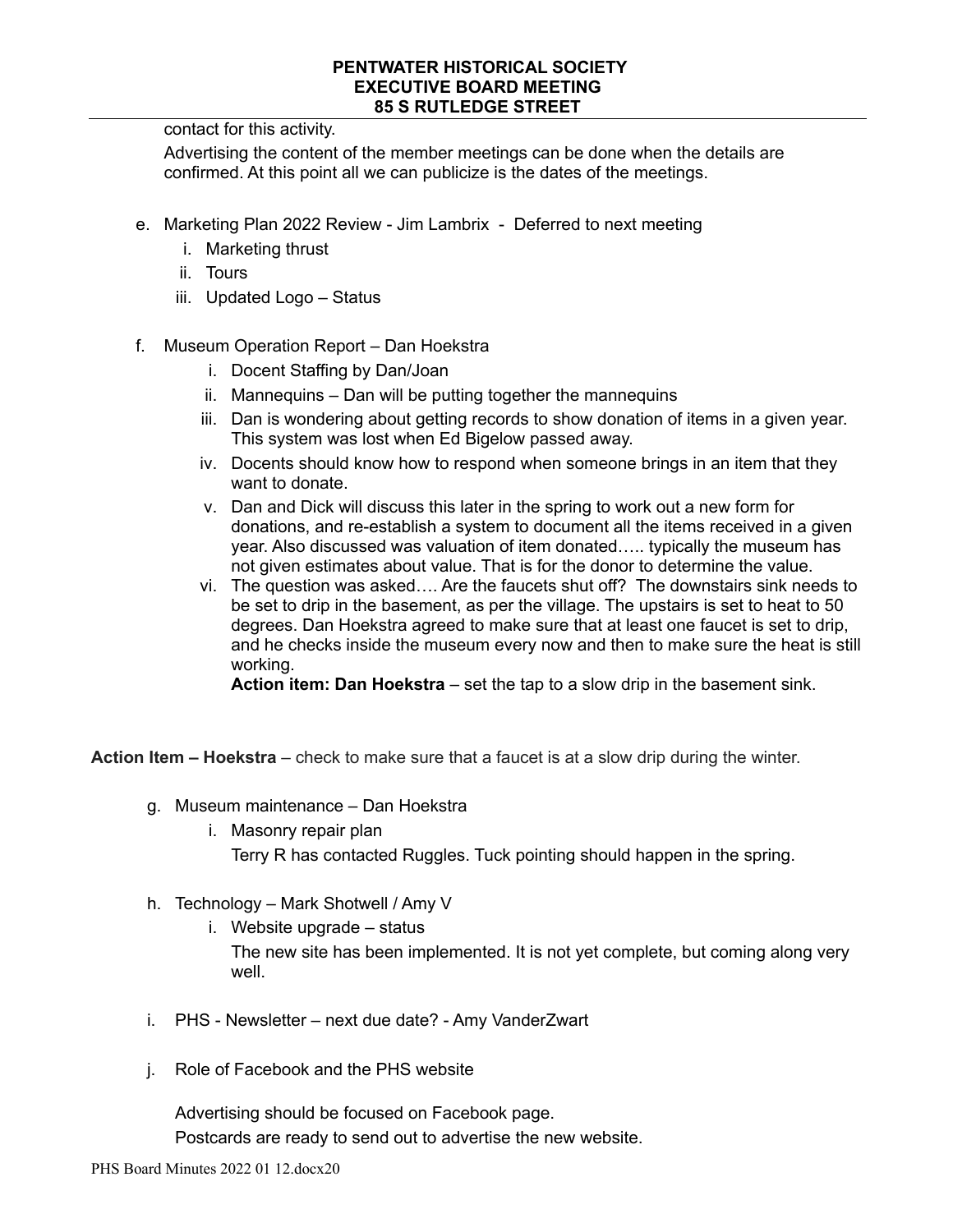Deb suggested that we wait until there is more info about the events planned for the summer. She recommended not mailing the postcards until late March.

It was noted that during the architectural tours all attendees, when polled, said they found out about the tour from social media.

The cost to mail out the postcards is 40 cents per postcard. 400 postcards have been printed in order to be mailed.

A motion was made to send out the postcards in late March, at a cost of \$160. The motion was made by Norm Shotwell and seconded by Dick Warner.

k. Review action items from last meeting Dick will contact Deb about his action item.

# **7. INITIATIVES**

- a. Fundraising Plan
	- i. Red Barn Art Contest

A Red Barn art contest was originally suggested by an artist around 2014, and raised anew by Norm Shotwell, since the structure is such a familiar landmark to those that come to Pentwater.

A question was asked about the barn being torn down sometime in the future. And what is the money from an art contest to be raised for?

The funds would not be used to restore or save the red barn. The PHS board members' original assumption was that this would be a fundraiser for the expansion project. When meeting with the Arts Council they liked they idea of an art contest, but are hoping that all the money raised would be put toward the 2023 sculpture contest.

Another question was asked about whether or not we had the manpower to do this project, assuming that a lot of cleanup would be required in the cleanup of the red barn.

Note that some artifacts are slated to be taken from the red barn by Dan Hoekstra. The state of the barn is not suitable for multiple people to go into the barn.

It was explained that this is intended to be an art contest for paintings of the exterior of the barn. It was also suggested other groups in town can help clean up the brush around the barn…. It does not have to be done only by our group. The idea was noted as a great way to partner with other organizations, and get visibility to show us as an integral part of the Pentwater community.

There was some concern stated that when the Barn does come down, if we are closely associated with the Red Barn we might be blamed for taking it down. Also,the Society may be interestred in using the barn's trusses in our expansion project.

It was pointed out that we have little control over that decision.

It was requested that there be more discussion and consideration.

Better estimates of manpower required are needed, both for the art contest and for the 2023 sculpture walk if we agree to do that.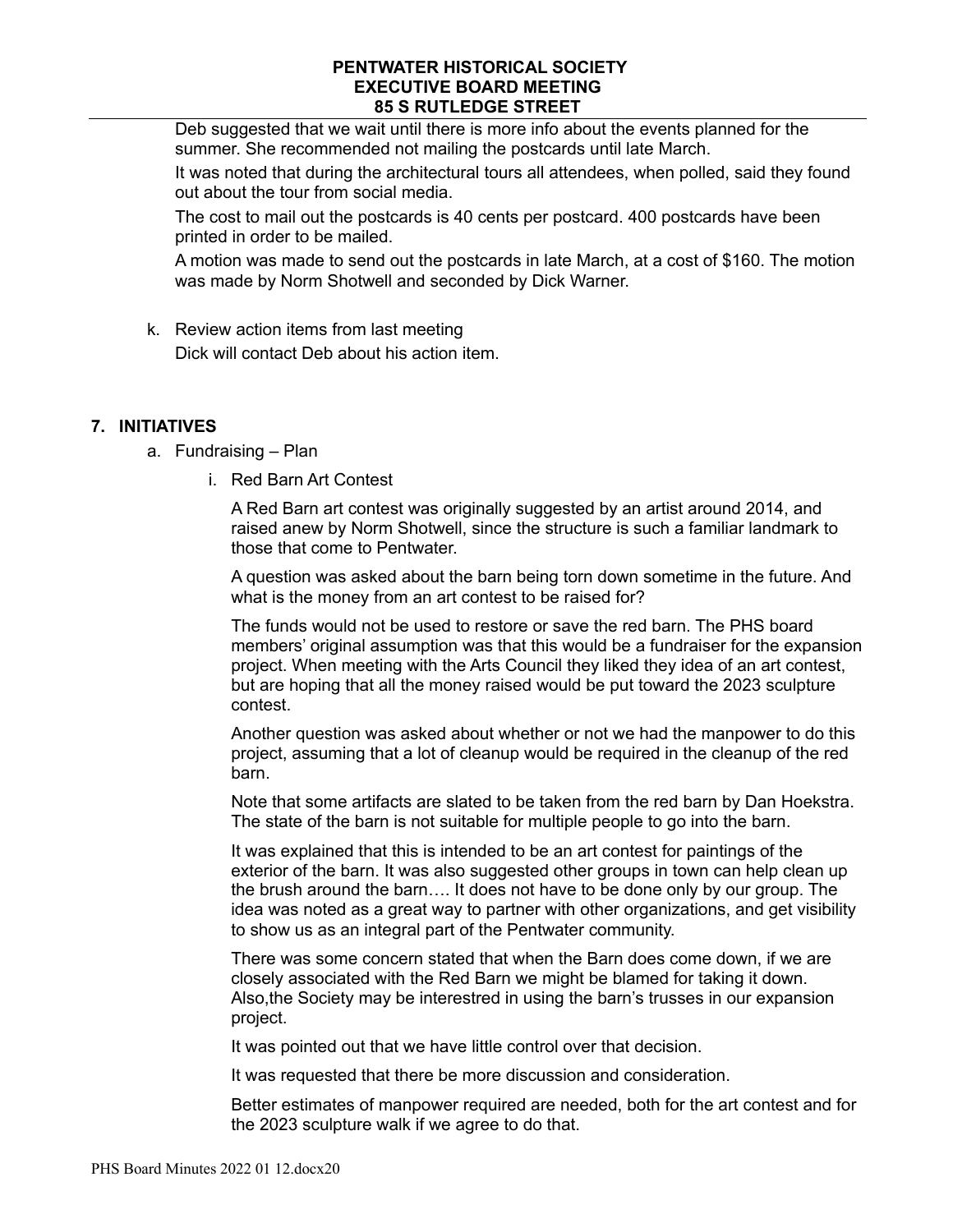It was again stated that collaboration with other organizations is seen as a positive attribute of an organization.

## ii. Case for Support Text

The first part of the discussion here was to review how the fundraising campaign is expected to proceed; silent phase with one-on-one meetings, kickoff, and public phase. The case for support will be used for brochures (~4 pages) to be used during the silent phase with a small number of prospective donors. At the kickoff and during the public phase a much smaller brochure will be used.

The Case for Support should tell the story of the museum to date, the limitations of our current situation, and show the vision of where we want to go and why in order to garner support for our long-term vision. A documented strategic plan would be helpful here. It was pointed out that one of the fundraising team members wanted to see a vision to make the PHS museum a "destination" museum.

There was much discussion about the size of the goal that should be published for the 1.5 years of the fundraising effort with some members feeling strongly that the only published goal in the Case for Support should be \$400,000, because it is a more achievable goal. Others maintained that the whole goal should be set out in the Case for Support in order to lay the foundation for our long-term goal, with the understanding that the public phase of the campaign will publicize a goal that appears to be achievable based on the responses given during the silent phase. It was also noted that those that might consider donating a large amount to our fundraising campaign would want to see the long-term vision and the total cost of our vision, and not a small goal that would only accomplish a portion of our vision.

There was also some discussion of what a strategic plan should look like. It was noted that 10-20 years is too long for the PHS strategic plan. 5 years was agreed upon as a reasonable length for our strategic plan. It was also noted that the strategic plan for 10-20 years is in place for the Village, but that a community master plan probably needs to be that long due to the timeline for improving infrastructure.

It was noted that we could start working on other projects to enhance our exhibits before we even get the funding for expanding our building.

Beth asked for permission to develop a strategic plan over the next month, to be approved at the February board meeting. There was general consensus with a strategic plan, but it was noted that it might not even need to have a stated number of years.

The text of the case for support will probably remain at about four pages in length.

It was also requested that the second floor of the existing building and investments made there get additional attention, as well as that the Past Perfect system be included in our vision and in the Case for Support.

Beth will start an email conversation about what should be included in our Strategic Plan.

iii. Long-term vision/strategic plan, i.e. 10-20 year vision

See discussion above on the Case for Support regarding the Strategic Plan that can be referenced in the Case for Support.

**Action Item: Beth** will start an email conversation with the board about what